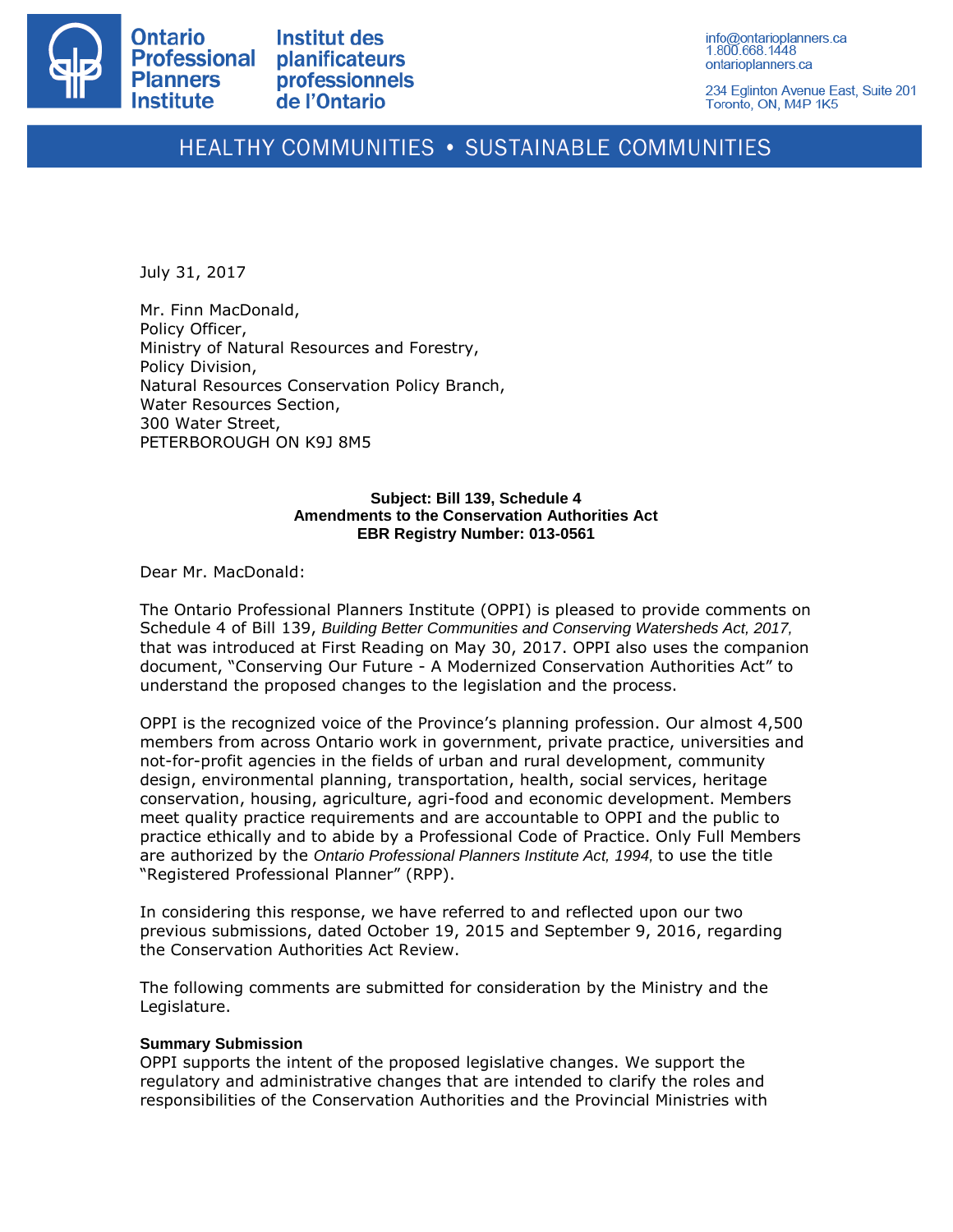regard to the implementation of the "conservation, restoration, development and management of natural resources in watersheds".

OPPI has several comments with respect to the improvement of Conservation Authority practices in relation to municipal planning activities under the *Planning Act.*  OPPI is prepared to work with the Ministry regarding the ongoing consultation in the establishment of regulations, standards and procedures relevant to *Planning Act m*atters.

## **1. Implementation Timeline**

We support the Ministry's commitment to phase the implementation process over a four year period. It is reasonable that the fundamental structural changes to the watershed conservation process are carefully considered with open discussion among the various stakeholders. Members of OPPI are familiar with the current process and will be vital participants in the emerging process. Our Members work in both municipalities and conservation authorities and support the modified Section 20(1) object of the authorities to provide programs and services in the area of jurisdiction of the conservation authority.

Since our Members, when dealing with conservation authority matters, whether employed in a conservation authority, a municipality, or private practice, work together to achieve similar objectives under different and related Acts, OPPI offers its experience and expertise to participate in the proposed Service Delivery Review Committee. Our Members are willing and able to support the Ministry in developing proposed policies and regulations. OPPI supports the following statement in "Conserving Our Future" (page 16): "Conservation authorities are anticipated to play an increasingly important role in assisting municipalities in delivering climate change mitigation and adaptation initiatives." This relationship is reflected in the collaboration that takes place between many conservation authorities and municipalities where conservation authorities provide technical expertise assisting municipalities to implement shared objectives for sustainability.

## **2. Conservation Authority Objects**

OPPI supports that the focus of the objects of conservation authorities is to provide programs and services within their jurisdiction. In its September 9, 2016 submission, OPPI recommended that the legislation include a specific object to protect and restore the ecological health of watersheds and reflect the conservation authority's role in flood remediation.

Including this object in Section 20(1) is one alternative to satisfy this concern, but we also note that the proposed Act will provide that the Province will enact regulations, under sections 21.1 (1) and (2) that will establish mandatory programs and services and implementation standards and requirements. In our opinion, these standards and requirements should include the protection and restoration of ecological health and the remediation of flood impacts.

## **3. Conservation Authority as Local Board**

In both of the previous submissions, OPPI submitted that there needs to be clarification regarding the status, in legislation, of the conservation authority as a Local Board. This is important since the conservation authority performs its function as a commenting agency to municipalities that are considering *Planning Act*  applications. In the September 9, 2016 submission, OPPI made the following recommendation: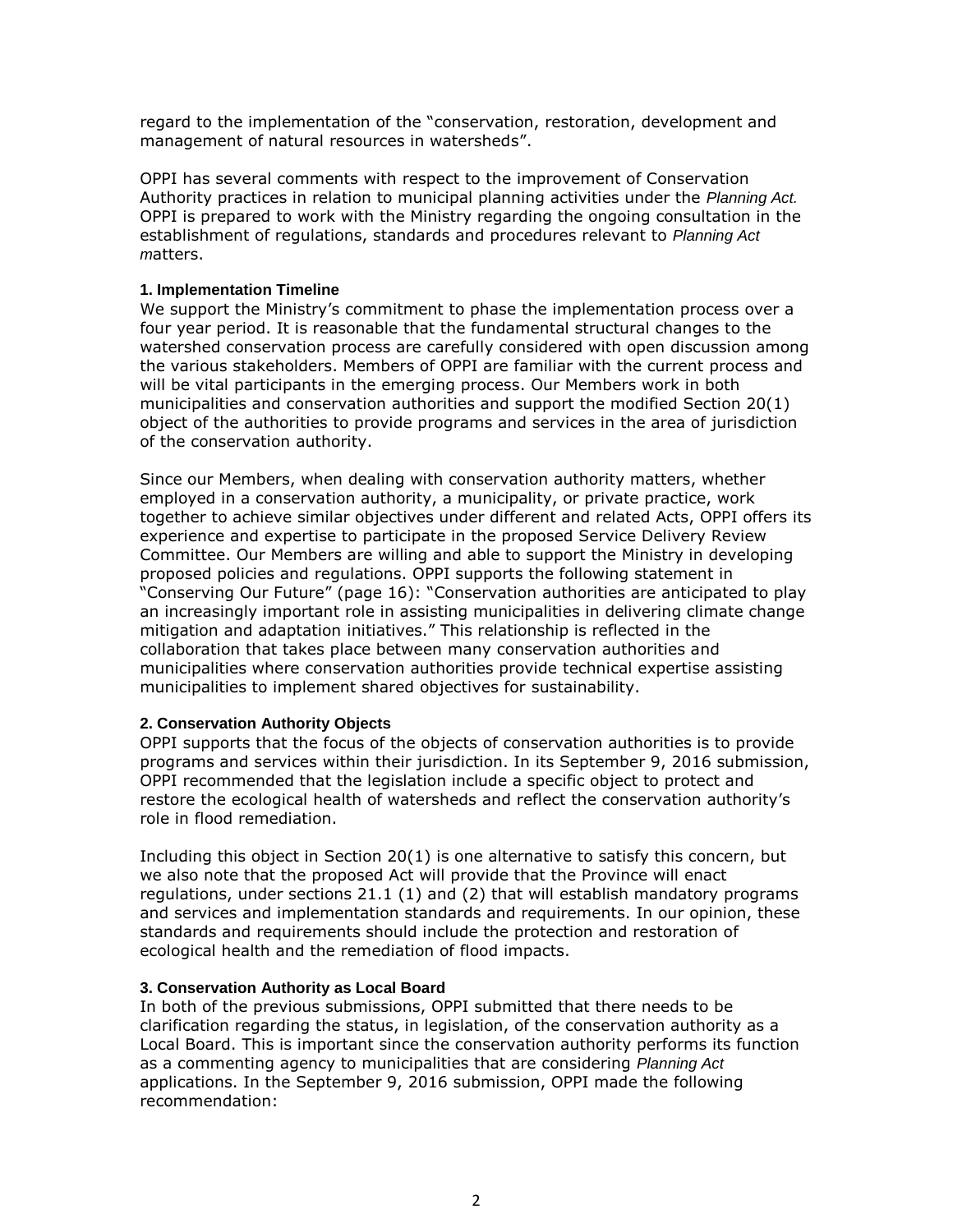*OPPI recommends the province consider changing the legislation to resolve whether the conservation authority is a "local board" pursuant to sections 3(5) and 3(6) of the Planning Act and section 4.2 of the Provincial Policy Statement. It will be helpful to establish whether the decisions and comments of conservation authorities are subject to these same responsibilities when dealing with planning matters.*

Subsections 3(5) and 3(6) of the *Planning Act* establish that a decision of a "local board" and comments provided by a "local board" shall be consistent with Provincial Policy Statement 2014. Subsection 4.2 of PPS2014 directs the same level of consistency.

Bill 139, Part 1 of Schedule 1, revises the wording of the existing definition, in the *Planning Act,* of "local board". The definition states that a 'local board is established under or exercising any power or authority under any general or special Act with respect to any of the affairs or purposes of a municipality or part of a municipality". OPPI recommends that for purposes of providing effective comments to a municipality, this definition should include "a conservation authority established under the *Conservation Authorities Act".*

### **4. Conservation Authority as Commenting Agency**

The proposed Act is silent on the role and responsibility of the conservation authority as a commenting agency to municipalities that are considering *Planning Act*  applications. The conservation authority serves an important role as a third-party agency that has a role and responsibility under section 20 of the Act. As stated above, OPPI believes that the conservation authority must provide comments that are consistent with PPS2014 and in conformity with provincial plans, to the municipality. This focus will strengthen the importance and efficacy of the conservation authority's interests in the municipal planning process.

The proposed Act provides in subsection  $21.1(1)1$ , that the LGIC will establish Regulations "Requiring authorities to provide those programs and services and respecting standards and requirements applicable to those programs and services". We are encouraged that the Ministry, in the "Conserving Our Future" document, clearly states the following commitment:

Creating a new regulation outlining the roles and responsibilities of conservation authorities in reviewing planning documents for consistency with the *Provincial Policy Statement* (PPS), including policies related to natural hazard policies and land use and development patterns that promote climate change adaptation and mitigation.

OPPI recommends that this commitment be extended to include not only documents, such as official plan policies, but to comments by conservation authorities on planning applications and matters that are under consideration by municipalities, and to comments on applications under the *Ontario Building Code*, when requested by the Chief Building Official.

OPPI will be pleased to work with the Ministry in developing these regulations under subsection 21.1(1)1.

#### **5. Conservation Authority Regulations**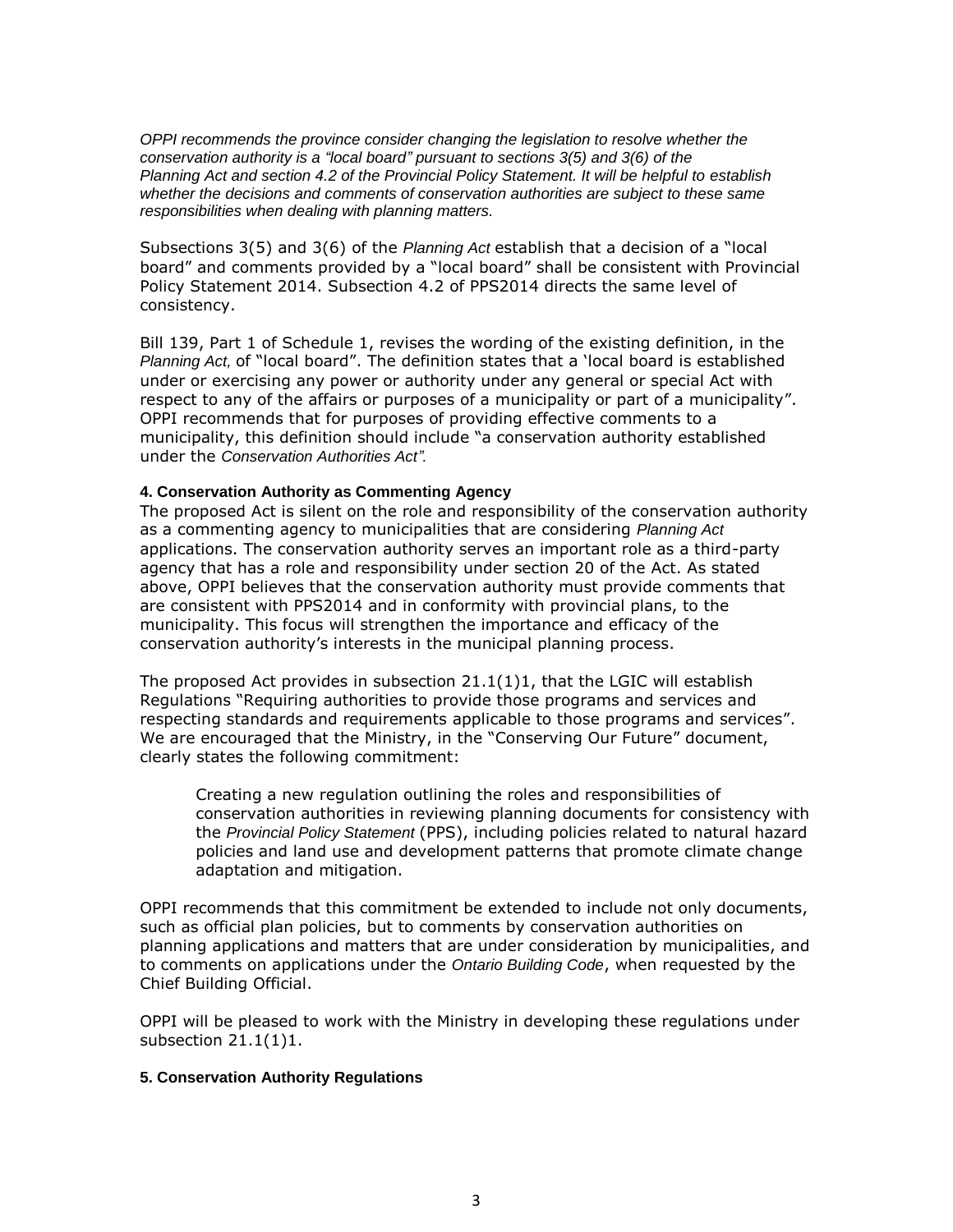OPPI supports the legislative intent to replace Section 28 Regulations made by conservation authorities with Regulation(s) enacted by the Province. We anticipate that this approach may establish new section 28 prohibitions, exemptions and permit administration tailored to the implementation capacity of individual authorities. In previous submissions, OPPI raised the concern that under the existing section 28 provisions, there is conflicting objectives regarding development as a responsibility of municipalities under the *Planning Act* and the prohibition of development under the *Conservation Authorities Act.*

We understand the proposed new section 28 to function as follows:

•A person or person is prohibited from altering existing watercourses or interfering with a wetland; and

•Development activities are prohibited in specific natural area features.

The details of the nature of these development activity prohibitions are to be established by regulation for the following purposes:

•The limits of river or stream valleys; •The areas adjacent to or close to the shoreline of the Great Lakes-St. Lawrence River system or to an inland lake; •The activity or type of activity or development activity to which the prohibitions do not apply or are carried out; •The definition of a "development activity"; •The definition of a "watercourse"; *•*The definition of "hazardous land";

•The definition of "wetland".

OPPI encourages the Ministry to carefully consider the definition of "development activity" in order that it does not conflict with the role and responsibility of the municipality to regulate and plan for "development" under the *Planning Act* and that is intended to be consistent with PPS2014. OPPI continues to be concerned that the prohibitions, exemptions and permits administration will take precedence over the municipality's *Planning Act* statutory responsibilities and continue to create the conflict*.*

In its submission, dated October 19, 2015, OPPI recommended that the new legislation should include a definition of "conservation of land". In proposed subsection 28.1(4)(b) of Bill 139, the authority may attach conditions to a permit or refuse a permit if "the activity is likely to affect the control of flooding, erosion, dynamic beaches or pollution or the conservation of land". This is unchanged from the existing Act and the Generic regulation. If there is no definition of "conservation of Land" in the *Conservation Authorities Act* and consequently in the regulations, then we anticipate that the authority's interpretation of the term "conservation of land" may continue to conflict with the municipality's planning responsibilities regarding land use and development.

OPPI would be pleased to work with the Ministry in developing these definitions and the required Minister's regulations under section 40(3)(e) and (f) of the proposed Act, as well as the regulations for roles and responsibilities of conservation authorities in reviewing and commenting on planning documents and applications.